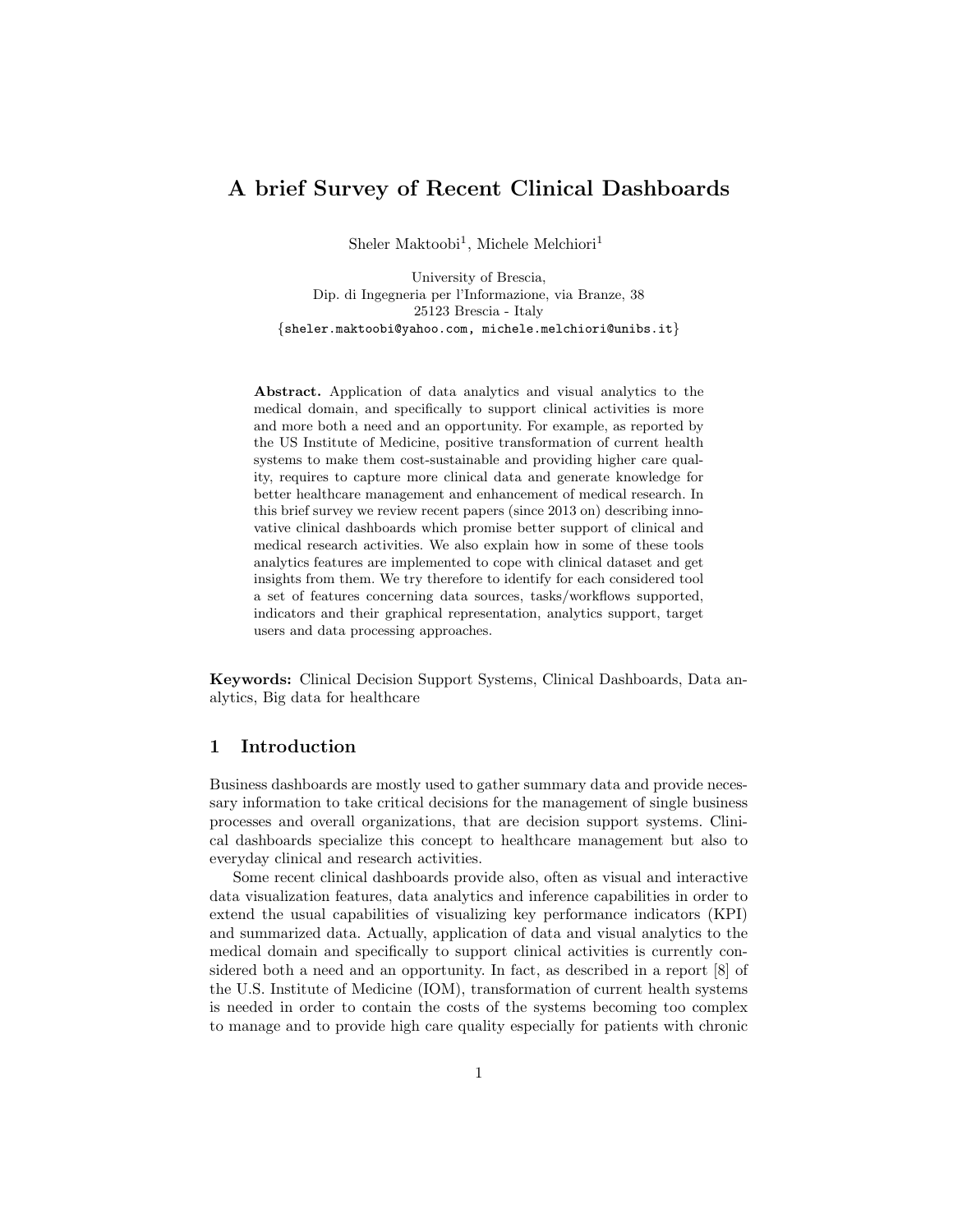

Fig. 1. Selection method for the reviewed tools

diseases that require better coordination in patient data sharing and management among healthcare institutions. One consequent recommendation given in the report, is to gather more clinical data and generate knowledge for better coordination and management, for improving care practices and enhancement of medical knowledge.

As well as, analytics is also an opportunity. The cited IOM report envisions the idea of US healthcare as continuous learning system where data produced by healthcare processes is used to improve coordination of these processes and focusing on activities that improve patient health. And to accelerate integration of the best clinical knowledge into care decisions. In this perspective, we notice how the recent evolution of the healthcare interoperabilty standard HL7, that is FHIR,  $<sup>1</sup>$  can support the spread of analytics tools by providing models and</sup> methods for decoupling data sources and analytics applications operating on this data thus permitting reuse of advanced applications on various data sources.

Other surveys on clinical dashboards have been previously published, for example [4] and the more recent one [3]. In our brief survey we use a more specific perspective by describing innovative clinical dashboards that promise to better support clinical and medical research activities. Moreover, we explain how some of these tools provide analytics features that are implemented to deal with large clinical datasets and in order to get insights from them. For each considered tool we describe a set of features concerning: data sources used by the tool, types of tasks/workflows supported, indicators and their graphical representation, analytics support, target users and adopted data processing approach.

### 2 Method of selection and analysis of the literature

Reviewed papers have been selected according the criteria reported in the first three steps in Fig. 1 and analyzed according to nine points reported in the following section. Concerning the papers selection process we used as sources: (i) Google Scholar; (ii) Google; (iii) The Proc. of the 2014 Workshop VAHC 2014 <sup>2</sup> . For example, in Google Scholar we made searches based on combinations of groups of terms tool clinical dashboard and medical healthcare analytics. Even restricting these searches to the range of years 2013-2016 we got thousands of results. Thus, for each search we set in Google Scholar the option of ordering the result by relevance and inspected title and abstract of the first 50 results.

 $^1$  http://www.hl7.org/fhir/

<sup>&</sup>lt;sup>2</sup> Proceedings of the 2014 Workshop on Visual Analytics in Healthcare (VAHC 2014), available at http://www.visualanalyticshealthcare.org/proceedings.html.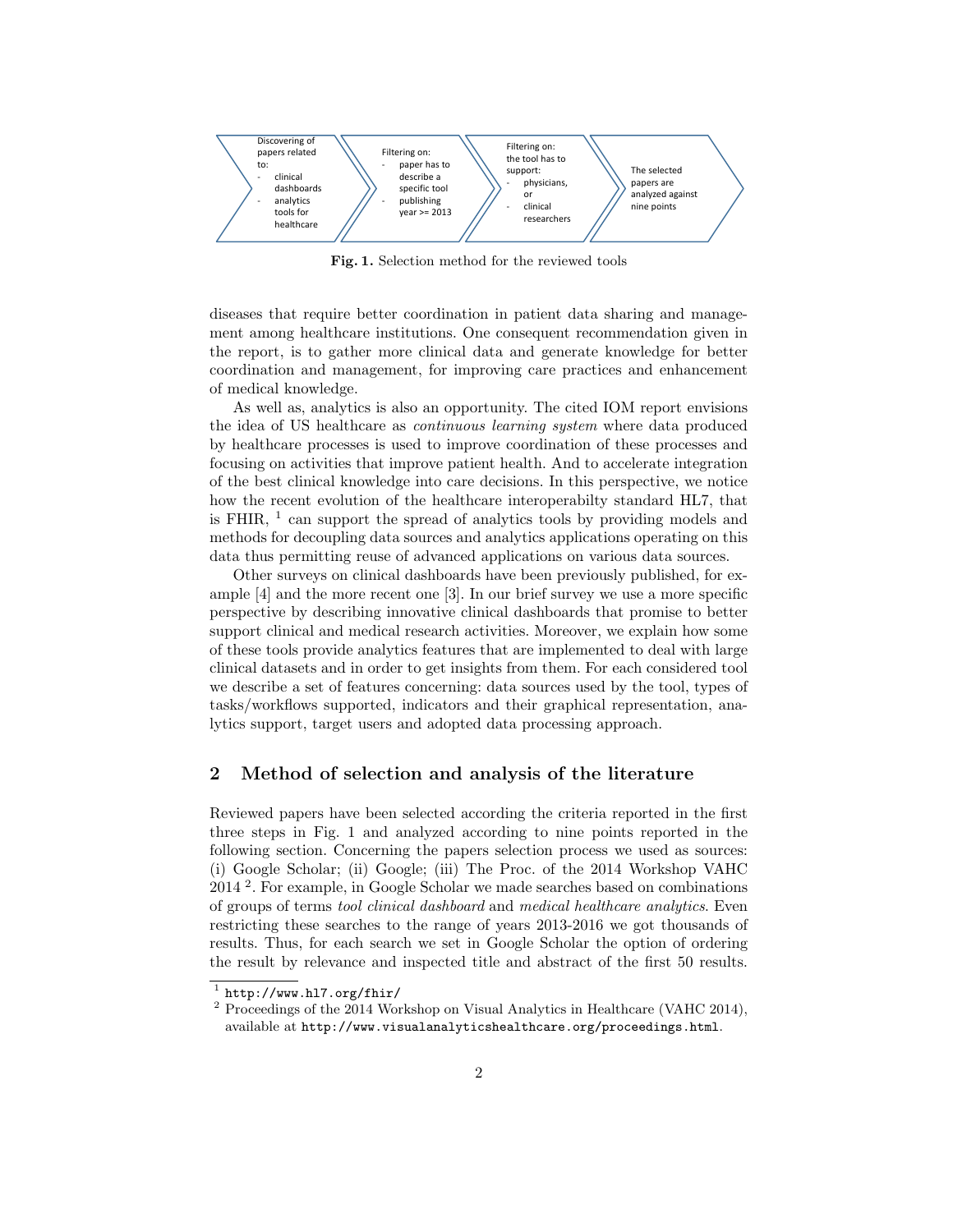| Short name | Tool class | Main indicators Main          |                                                                             | function- Activities | sup-Dimensions  | Visualiz. |
|------------|------------|-------------------------------|-----------------------------------------------------------------------------|----------------------|-----------------|-----------|
|            |            |                               | alities                                                                     | ported by<br>the     |                 | mean      |
|            |            |                               |                                                                             | tool                 |                 |           |
|            |            |                               | Real-time en- Web-based Daily enroll- Manage multi- Conduction              |                      | of Hospital     | Table;    |
|            |            |                               | rollment dash-dashboard. ment for nine site clinical trial clinical trials. |                      | and time        | Bar-      |
| board [7]  |            | hospitals partic- enrollment. |                                                                             |                      |                 | chart     |
|            |            | lipating in the               |                                                                             |                      |                 |           |
|            |            | study                         |                                                                             |                      |                 |           |
| Measuring  | Maternal-  | Six-                          | clinical Visualization                                                      | Support              | hospi-Hospital/ | Table     |
| Quality    | in newborn | $ $ performance               | and comparison tals and care unit                                           |                      | and             |           |
| Maternal-  | dashboard  | $ $ indicators                | of of indicators.                                                           | providers            | for time.       |           |
| Newborn    |            | quality care.                 |                                                                             | quality improve-     |                 |           |
| Care $[9]$ |            |                               |                                                                             | ment.                |                 |           |

Table 1. Non analitycs-based clinical dashboards

By looking for paper describing software tools and not general discussions or methodologies we identified 12 papers (from all the considered sources). Some of these papers were further removed because they do describe tools aimed at hospital management and not at physicians/researchers.

The nine points we considered for analyzing the chosen tools and the related literature were devoted to determine for each tool: 1) purpose and application, 2) target users, 3) tool class, 4) data sources used by the tool, 5) types of tasks/workflows supported by the tool, 6) indicators the tool is able to display, 7) dimensions associated with the indicators, 8) data processing methodology, 9) Type of information inferable by the analytics functionalities of tool (e.g., the tool discovers and shows correlations among patient features in order to help physicians to identify relevant cohorts of similar patients). For each tool we complete a form with the answers to these questions. These answers were summarized and used to fill in the Tables 1 and 2. These tables focus on six aspects we considered relevant for our survey in order to balance general features and domain-specific ones.

#### 3 Comparison and features of selected clinical dashboards

The first table describes approaches that do not clearly provide data and visual analytics functionalities. In the second table, approaches that have analytics features are listed. The Main indicators column describes the clinical dashboard indicators (KPIs) for each approach. Moreover, we tried to understand the use of each tool in clinical or research contexts. Thus, the Activities supported by the tool provides information about the tasks or workflows supported. In a perspective of multidimensional data, typical of dashboard tools, the Dimensions column explains, when applicable, which dimensions are applied to indicators. Finally, Visualization means lists diagram types or visualization approaches used in each tool.

Non Analytics-based tools. The two tools summarized in Table 1 are clinical dashboards without specific analytic or inferential capabilities. The first one [7] offers support for conduction of clinical trials concerning studying pneumonia and helps management of multi-site enrollment. Physicians can use the enrollment dashboard showing various daily enrollment numbers, also represented as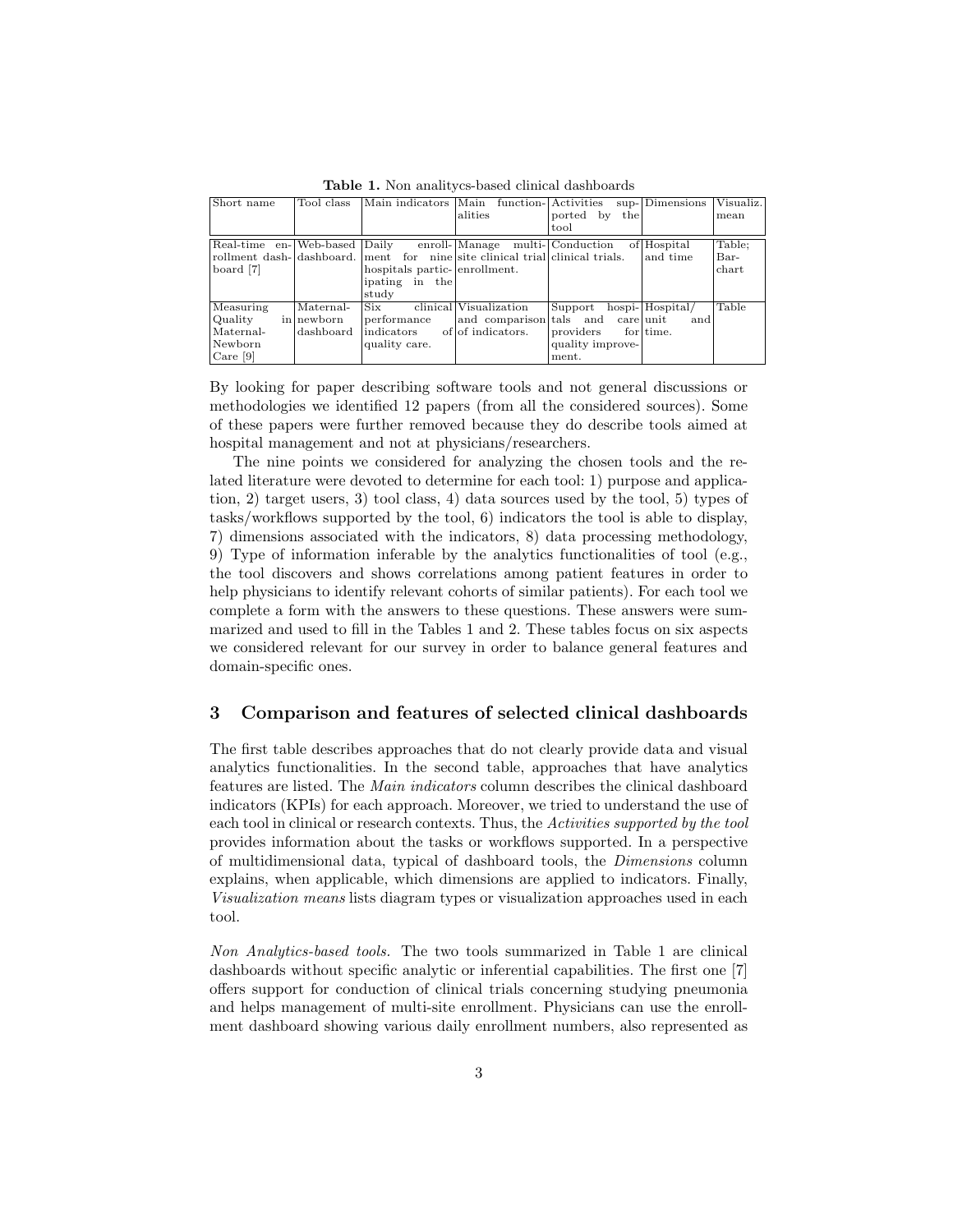| Short name                                                                                                        | Tool class                                                                      |                                                                                                                                                                                      | alities                                                                                                                                                                    | Main indicators Main function-Activities sup-Dimensions<br>ported by the<br>tool                                                                                                                 |                                                                            | Visualiz.<br>mean          |
|-------------------------------------------------------------------------------------------------------------------|---------------------------------------------------------------------------------|--------------------------------------------------------------------------------------------------------------------------------------------------------------------------------------|----------------------------------------------------------------------------------------------------------------------------------------------------------------------------|--------------------------------------------------------------------------------------------------------------------------------------------------------------------------------------------------|----------------------------------------------------------------------------|----------------------------|
| Patient-Like-<br>Mine A Real Visual<br>Time [6]                                                                   | Web-based<br>Analytics<br>Tool<br>for lical<br>Clinical<br>Decision<br>Support. | Summary<br>dicators<br>(EMR).                                                                                                                                                        | in-Decision<br>from port for: formu- ical<br>electronic med- lation of specific compliance, rec-<br>records care plan, find- ognize patterns.<br>ing patients'<br>cohorts. | $sup$ - $ Improve$ Clin- $ Time$<br>Pathway                                                                                                                                                      |                                                                            | Graph                      |
| An Analytics Analytics<br>Approach<br>$Manag-$ ulation<br>to to<br>ing Provider tool.<br>Treatment<br>Variety [5] | tool, Sim-                                                                      | Proportions of Analytics<br>patients<br>and cost<br>patient.                                                                                                                         | suc- proach for analytics<br>per ical outcomes tion of the rapies<br>identify-<br>by<br>successful<br>ing<br>treatments.                                                   | ap- Application of Number<br>cessfully treated improving clin- EHR; simula- cluster.                                                                                                             | to patient per Linechart                                                   | of Barchart:               |
| A<br>Analytics<br>Approach<br>for<br>Care<br>Processes [1]                                                        | Visual Clinical<br>dashboard.                                                   | on the patients comparison<br>health<br>total charges.                                                                                                                               | status, care processes cohorts.<br>with<br>pathway<br>guidelines.                                                                                                          | Objective data Creation and Visualization of Flexible:<br>indicators for a one<br>expressed by of cohorts. single cohort of able can plot<br>KPIs like acuity, Comparison of patients and two be | shown<br>scatter-<br>in<br>plots as a<br>function<br>of<br>another<br>one. | Barplot;<br>vari- Scatter- |
| Cancer Cohort Clinical<br>Visual Analy-dashboard<br>$\sin$ [2]                                                    | based<br>$_{\rm static}$<br>dynamic<br>indicators.                              | on the time) and histories and cohorts as inte-sions: time,<br>and subjective (e.g., dentification of grated process.<br>uation over alhistories.<br>scale) data on<br>the patients. | Objective $\overline{(e.g.,$ Visualization of Creation<br>PSA values over multiple patient evaluation<br>well being eval- similar patient                                  |                                                                                                                                                                                                  | and Typical<br>of dimen-<br>therapy<br>type.                               | Barcart;<br>linechart      |

Table 2. Analitycs-based clinical dashboards

barcharts, for the nine hospitals participating in the study. The tool in [9] is a dashboard for measuring and monitoring quality care for maternal-newborns. The purpose is increasing awareness about KPIs identified as relevant (e.g., Proportion of newborn screening samples that are unsatisfactory for testing). Moreover, other targets are reporting on a selection of performance indicators (feedback), comparing performance to established ideal levels (benchmarking) and providing alerts when performance is sub-optimal to trigger action (warnings). Indicators are represented in tabular form.

Analytics-based tools. The Web-based visual analytics tool in [6] provides clinical decision support. It appears to be the only non domain/pathology specific tool we reviewed. In particular, it creates a transparent, interactive environment that enables a physician to formulate more specific plan for a given patient using real world data from a high number of EHRs (i.e., electronic health records). Moreover, it provides support to find patients' cohorts in order to improve clinical pathway compliance. By using a flexible UI, the physician or team can also explore what-if scenarios that would have previously required statistical/database skills and effort to develop. For example, use of graphics allows the provider to quickly determine if a patients clinical parameter is within given bounds, based on visual comparison with a cohort of similar patients.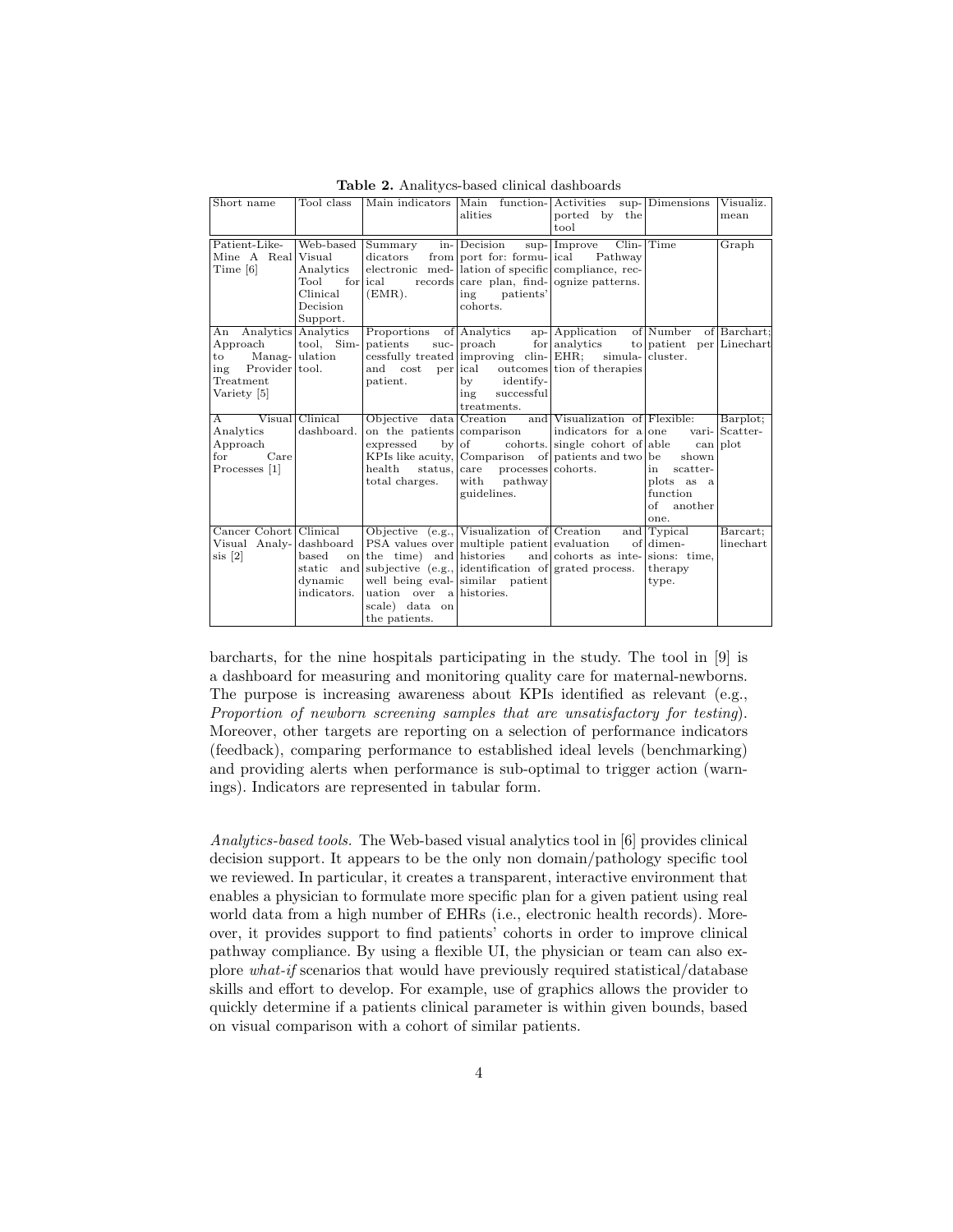Also the work [5] applies analytics to EHRs in order to improve clinical outcomes. In particular, it utilizes EHR data to identify different types of successful treatments that physicians deliver for different types of patients with Type 2 diabetes. Then a simulated environment is used to assigns patients to physicians for better treatment of type-2 diabetes in a clinic setting. Simulations of a diabetes clinic relies on different physician models for treating patients. The simulated clinic comprises models of patients with type 2 diabetes (T2DM) and models of physician decision making processes. The tool clusters patients into groups based on their initial states then assigns a physician model for each cluster of patients. It also permits to evaluate the physician-patient assignments by visualizing indicators of treatment success and cost per patient per year, calculated on the outcomes of simulations.

We focus now on two interesting tools, the ones in the last two row of Table 2. The first one, in [1], provides visualization of indicators mainly oriented to study either a single cohort of patients, that is a group of patients with similar features, or to study and compare two cohorts (i.e., comparing populations of patients). The application domain is care of asthma in children. The main purpose of this system is to permit analysis of care processes in the reference domain. Basically the system provides functions to:

- create/modify patient cohorts based on demographic (age, gender), process (length of stay, number activities), clinical (e.g., acuity, initial clinical respiratory score (CRS)) and others;
- analyze the care processes of single cohort of patients by visualizing indicators values and distributions (e.g., histograms);
- comparing a single cohort of patients by visualizing indicators values and distributions (e.g., histograms);

In general, the system provides multiple and coordinated visualizations. The tool has not statistical inference capabilities. So identification of correlations in cohorts has to be performed visually. However, it is able to perform process mining concerning care processes and presents in a graphical way frequent subprocesses in care therapies by using Sankey diagrams. Target users are clinical physicians who specialize in the research and treatment of children asthma.

The last tool we consider is [2] which permits to visually analyze multi attribute datasets including time dependent data. The dataset concerns patient records of patients suffering from prostate cancer. Visualization of large sets of patient histories as well as aggregate visualization of specific aspect of sets of patient histories are offered. That helps to identify patient cohorts based on a visual and inferential support and permits to make shorter the clinical task of identifying such as cohorts. Statistical inference functionalities are implemented in order to identify correlations between features that help physicians identify patient cohorts. In particular, the system offers a guided analysis of correlations between the current patient cohort and all static attributes provided in the data. The correlations are calculated automatically using statistical dependency measures.